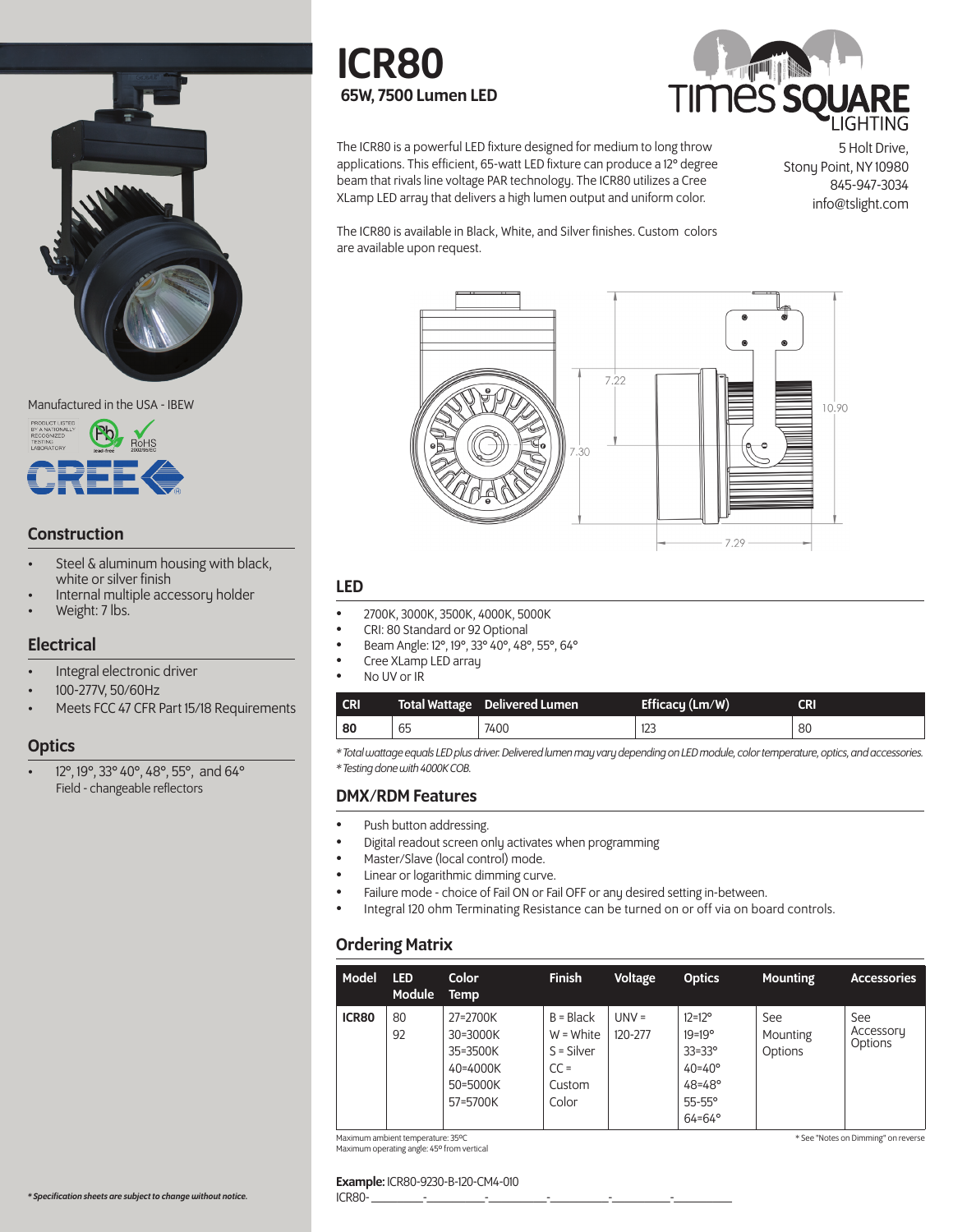# Photometric Data









Distance Beam Spread Footcandles 64º Spot Reflector